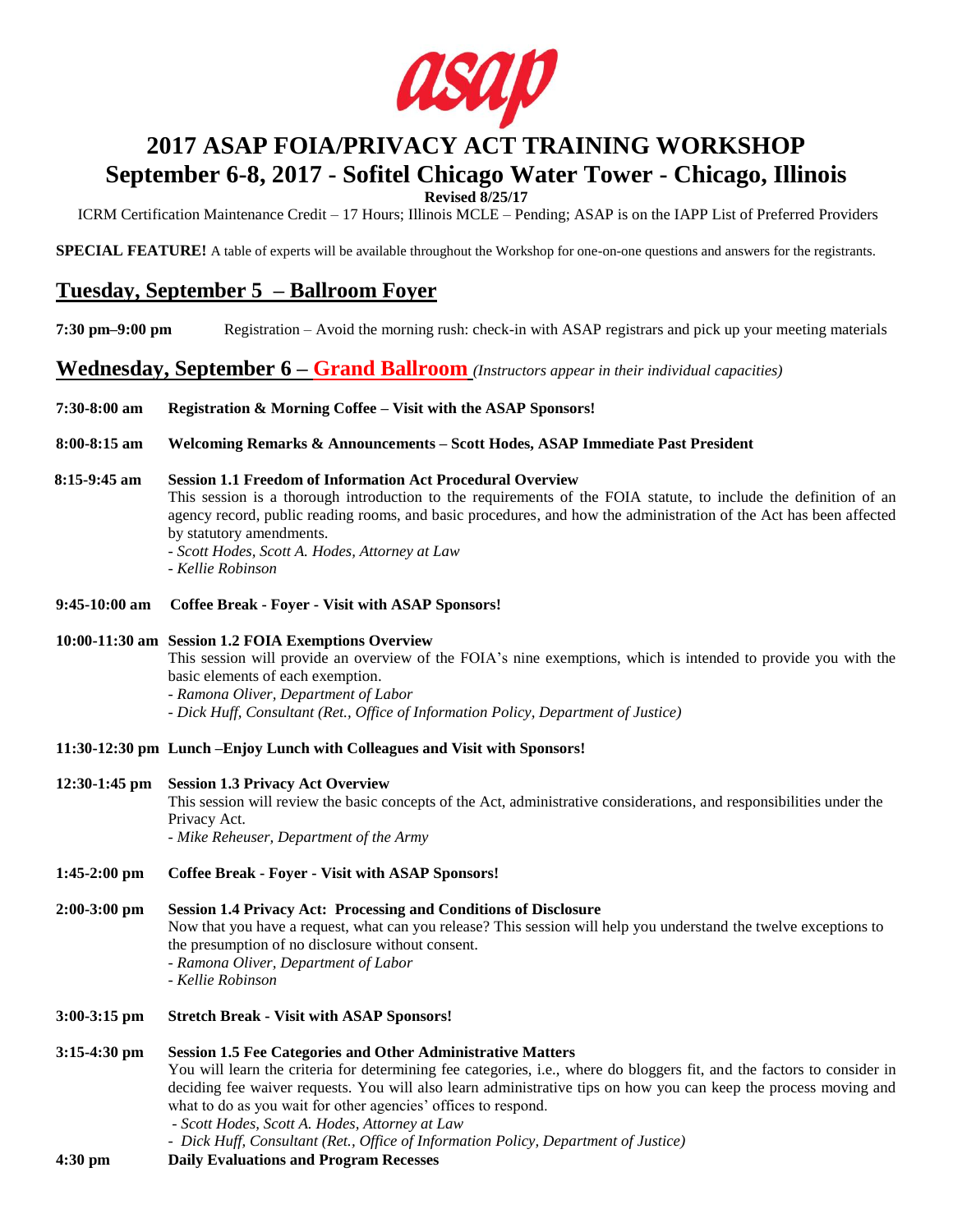## **Thursday, September 7** *(Instructors appear in their individual capacities)*

- **7:30-7:55 am Morning Coffee – Foyer - Visit with Sponsors!**
- **7:55-8:00 am Announcements in Respective Meeting Rooms**
- **8:00-9:15 am BREAK OUT SESSIONS (Choose One)**

**Session 2.1 –Grand Ballroom Exemption 5: Privileged Information** This session will discuss the elements and privileges incorporated in Exemption 5, to include the threshold requirements, and the elements of the deliberative process, the attorney-client, and the attorney work product privileges.

*- Scott Hodes, Scott A. Hodes, Attorney at Law*

#### **Session 2.2 –Cannes Room**

## **Systems of Records Notices (SORNs) and Privacy Impact Assessments (PIAs)**

Now that you have a broad overview of the Privacy Act, it's time to delve into the two key elements of the Act. This session provides practical explanations how a SORN is constructed, how it should be read and interpreted, and how all of the pieces fit together. It also delves into what is a PIA and how it fits into the government's responsibilities and activities. How exactly does it complement a SORN? What does a PIA deliver that a SORN fails to capture? This session is sure to provide you comprehensive knowledge and implementation know-how for the two key Privacy Act requirements.

- *Kellie Robinson*

- *- Dick Huff, Consultant*
- **9:15-9:30 am Coffee Break - Foyer - Visit with ASAP Sponsors!**

#### **9:30-10:45 am BREAK OUT SESSIONS (Choose One)**

**Session 2.3 –Grand Ballroom FOIA – The Personal Privacy Exemptions: 6 & 7 (C)** 

This session includes an in-depth examination of the issues surrounding the balancing of personal privacy interests and the public interest as well as Exemption 7's threshold requirements. *- Dick Huff, Consultant*

**Session 2.4 –Cannes Room Breaches and Remediation** 

OMB Memo M-17-12, Preparing for and Responding to a Breach of Personally Identifiable Information establishes policy for Federal agencies to prepare for and respond to a PII breach. Assessing and mitigating the risk of harm and guidance on how to provide notification and services to affected individuals will be discussed.

*- Mike Reheuser, Dept. of the Army*

## **10:45-11:00 am Coffee Break - Foyer - Visit with ASAP Sponsors!**

#### **11:00-12:15 pm BREAK OUT SESSIONS (Choose One)**

**Session 2.5 –Cannes Room**

**FOIA – Defense, Foreign Relations & Classified Information: Exemption 1**  You will cover everything you ever wanted to know about handling FOIA requests for documents containing classified national security information and the application of Ex. 1. Speakers will also discuss the interplay of FOIA's emphasis on disclosure with protecting classified national security information. *- Mike Reheuser, Dept. of the Army - Scott Hodes, Scott A. Hodes Attorney at Law*

#### **Session 2.6 –Grand Ballroom Records Management Overview**

This session will provide a broad overview of records management: what you need to be doing. What is the definition of a federal record? Is your agency in compliance with NARA records management standards? Are there new ways of approaching records management? What is E-Discovery and will it impact how your agency maintains records? Learn the answers to these questions and more!

*- Ramona Oliver, Dept. of Labor*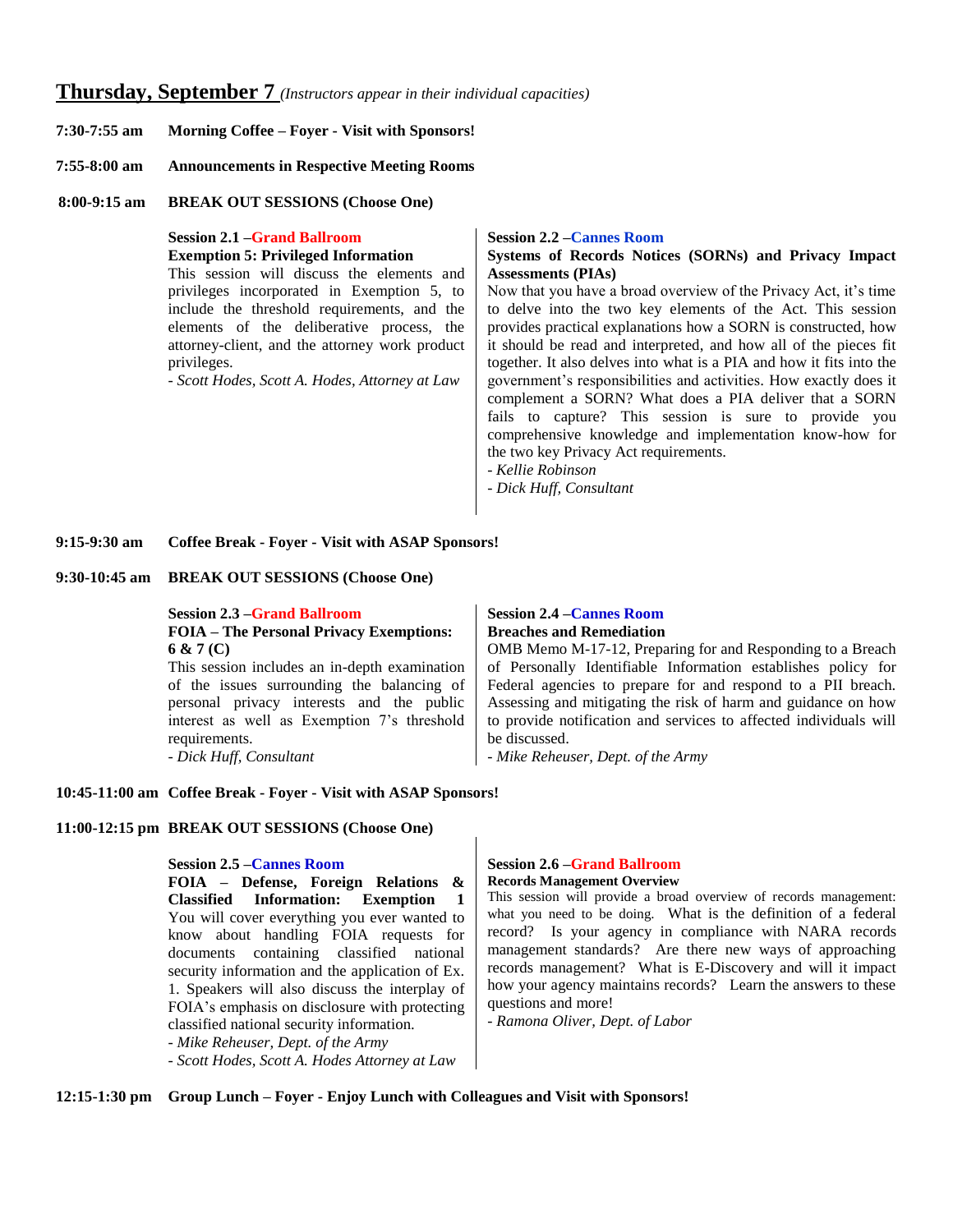#### **1:30-2:45 pm BREAK OUT SESSIONS (Choose One)**

|                                                                                                 | <b>Session 2.7 – Grand Ballroom</b>                                                                                                                                                                                                                                                                                      | <b>Session 2.8 - Cannes Room</b>                                                                                                                                                                                                                                                        |
|-------------------------------------------------------------------------------------------------|--------------------------------------------------------------------------------------------------------------------------------------------------------------------------------------------------------------------------------------------------------------------------------------------------------------------------|-----------------------------------------------------------------------------------------------------------------------------------------------------------------------------------------------------------------------------------------------------------------------------------------|
|                                                                                                 | <b>Exemption 4: A Very Comprehensive Look</b>                                                                                                                                                                                                                                                                            | <b>PRIVACY</b> – Where the Rubber Hits the Road                                                                                                                                                                                                                                         |
|                                                                                                 | handling data submitted by business and<br>government contractors are examined. Learn<br>how to recognize trade secret and confidential,<br>commercial information. This session also will<br>focus on Submitter Notice under E.O. 12,600<br>and processing contracts.<br>- Scott Hodes, Scott A. Hodes, Attorney at Law | The agency considerations and obligations in This session explains how you can help your privacy program<br>work including considerations in balancing competing needs,<br>dealing with scarce resources, and educating others about the<br>importance of Privacy.<br>- Kellie Robinson |
|                                                                                                 | - Ramona Oliver, Dept. of Labor                                                                                                                                                                                                                                                                                          |                                                                                                                                                                                                                                                                                         |
| 2:45-3:00 pm                                                                                    | <b>Coffee Break - Foyer - Visit with ASAP Sponsors!</b>                                                                                                                                                                                                                                                                  |                                                                                                                                                                                                                                                                                         |
| 3:00-4:30 pm                                                                                    | <b>Session 2.9 -Grand Ballroom</b><br><b>Interface: Privacy &amp; FOIA</b><br>Learn about the complex relationship between the statutes and the issues affected by both Acts.<br>- Ramona Oliver, Dept. of Labor<br>- Mike Reheuser, Dept. of the Army                                                                   |                                                                                                                                                                                                                                                                                         |
| 4:30 pm                                                                                         | <b>Daily Evaluations and Program Recesses</b>                                                                                                                                                                                                                                                                            |                                                                                                                                                                                                                                                                                         |
| <b>Friday, September 8 – Grand Ballroom</b> (Instructors appear in their individual capacities) |                                                                                                                                                                                                                                                                                                                          |                                                                                                                                                                                                                                                                                         |
| 7:30-7:55 am                                                                                    | Morning Coffee - Foyer - Visit with Sponsors!                                                                                                                                                                                                                                                                            |                                                                                                                                                                                                                                                                                         |
| 7:55-8:00 am                                                                                    | <b>Announcements - Scott Hodes, ASAP Immediate Past President</b>                                                                                                                                                                                                                                                        |                                                                                                                                                                                                                                                                                         |

**8:00-8:45 am Session 3.1 Appeals, Litigation and Working with Your General Counsel** Preparing for an administrative appeal and things to keep in mind when the request becomes the subject of litigation and working with your agency General Counsel in these matters. *- Scott Hodes, Scott A. Hodes, Attorney at Law - Ramona Oliver, Department of Labor*

## **8:45-11:30 am Session 3.2 FOIA Exemptions Redaction Workshop** Best practices in redaction process: the physical process, and the "do's & don'ts" of the redaction process, including making sure that the redactions cannot be reversed. *- Mike Reheuser, Department of the Army*

- *- Dick Huff, Consultant*
- *Kellie Robinson*

## **9:45-10:00 am Coffee Break - Foyer - Visit with ASAP Sponsors! – LAST CHANCE**

**10:00-11:30 am Session 3.2 FOIA Exemptions Redaction Workshop - CONTINUED**

## **11:30 am Closing Remarks - Daily Evaluations, Program Ends, Certificates of Attendance are Available**

## **Disclaimers & Copyright**

1) Programs are subject to change. While ASAP endeavors to ensure that all its program materials are in accordance with the law and established U.S. Government policies, none of the procedures or policies presented in any ASAP training session or set forth in any ASAP publication should be considered official U.S. Government or U.S. Government Agency policy. Official policy is set forth in the appropriate directives and regulations governing each agency's activities. ASAP, its Board of Directors, Officers, employees or volunteers are not liable for any and all claims or actions that may be brought against them arising out of or relating to speaker presentations.

2) Speakers/Instructors appear in their individual capacities.

3) ASAP strongly encourages all federal government speakers who have prepared presentations under the auspices of their respective agencies, to comply with their agency guidelines in terms of making materials publically available. Participants should NOT assume that all of these presentations are available for sharing and posting on agency sites. Some presenters are not federal government employees and may retain rights to their materials. Some presenters who are federal employees may have prepared materials on their own time. All have generously given of their time to bring the best in education. If you are interested in sharing any of the presentations, please contact the ASAP office, and we are happy to work with you.

4) ASAP and any/or its suppliers shall be held harmless and will not be held liable for any consequential or incidental damages to any user hardware or other software resulting from the installation and/or use of the program CD, should there be one.